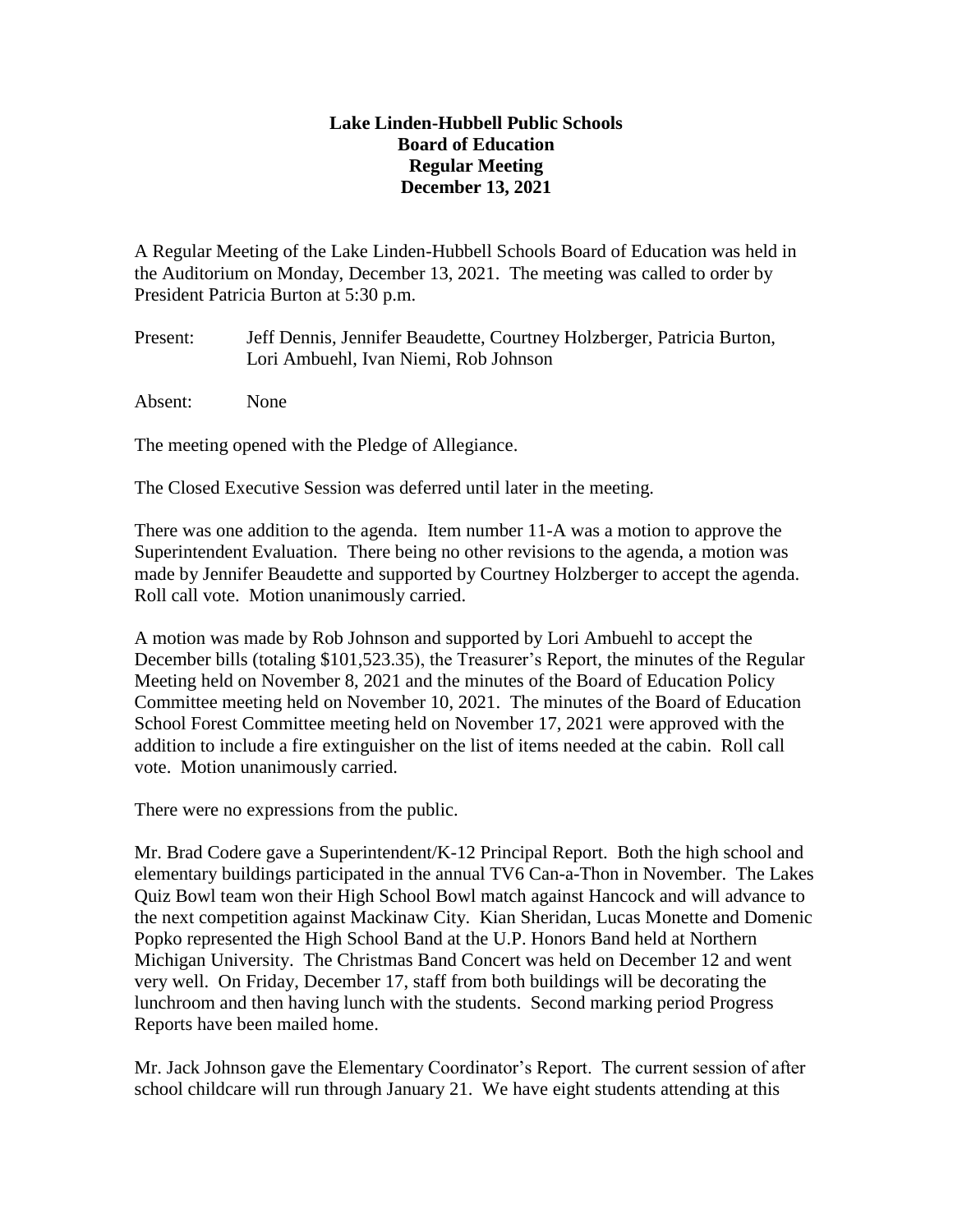time. The PTO Family Movie Night was held on December 3 with about 70 students and parents attending. The movie "The Polar Express" was shown. The viability survey conducted for a Great Start Readiness Program reflected both an immediate need for preschool care as well as for the 2022-2023 school year. The Elementary Christmas Program will be held on Thursday, December 16. Congratulations to the winner and runner-up of the School Spelling Bee from grades 5-8 for advancing to the District Spelling Bee. They are as follows: Jackson Burroughs and Aaron Kinnunen, Fifth Grade; Tana Ovist and Jaiden Matthews, Sixth Grade; Brady Axford and Tyler Axford, Seventh Grade, Ben Nieuwenhuis and Maddy Dudenas, Eighth Grade.

Mr. Jack Kumpula gave an Athletic Director's Report.

Mr. Brad Fortin gave a Maintenance Report.

Mr. John Kurkowski gave a Transportation Report.

Jennifer Beaudette gave a report on the Board of Education Policy Committee meeting that was held on November 10, 2021.

Patricia Burton gave a report on the Board of Education School Forest Committee meeting that was held on November 17, 2021.

A motion was made by Jennifer Beaudette and supported by Rob Johnson to recognize High School Band members, Kian Sheridan, Lucas Monette and Domenic Popko for being selected to take part in the U.P. Honors Band at Northern Michigan University. Roll call vote. Motion unanimously carried.

A motion was made by Jennifer Beaudette and supported by Jeff Dennis to approve the new/revised NEOLA policies as presented.

| 0100 | 0167.3 | 3120 | 6114 | 6152 |
|------|--------|------|------|------|
| 7450 | 8310   | 8320 | 8330 |      |

Roll call vote. Motion unanimously carried.

A motion was made by Lori Ambuehl and supported by Jeff Dennis to approve the employment of Brett Gervais in the position of Varsity Boys Track Coach for the 2021- 2022 school year. Roll call vote. Motion unanimously carried.

A motion was made by Lori Ambuehl and supported by Courtney Holzberger to accept the letter of resignation as presented by Deborah McLeod from her position as Food Service Worker. Roll call vote. Motion unanimously carried.

A motion was made by Jennifer Beaudette and supported by Rob Johnson to move the Board of Education from open session of the Regular meeting to a Close Executive